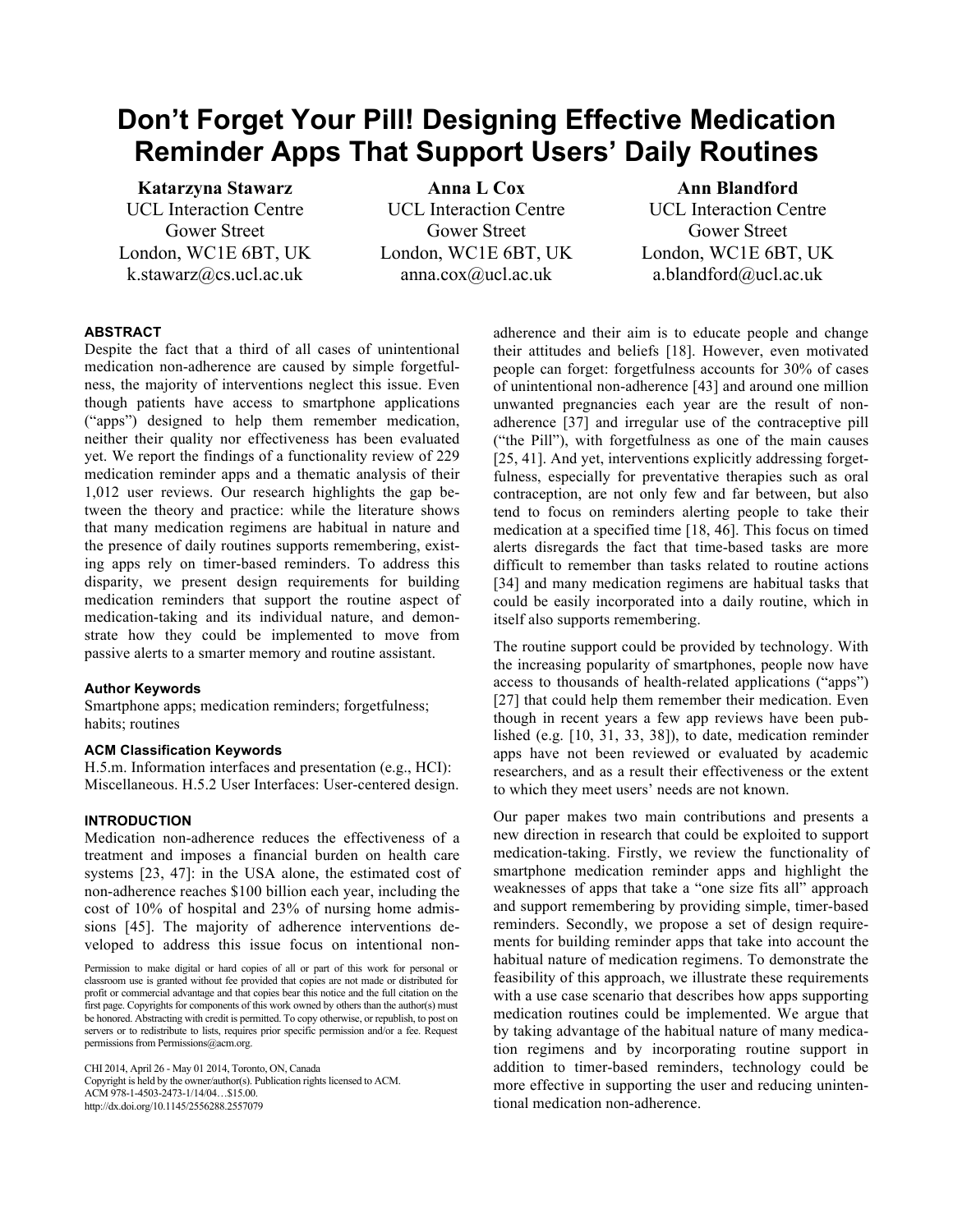# **REMEMBERING MEDICATION**

Remembering to take medication is a prospective memory task and as such it relies on a set of cognitive processes responsible for completing actions at some point in the future [13]. There are two main types of prospective memory tasks: time-based tasks that need to be completed at a specified time (e.g. take medication at 9:00) or after a set period of time has elapsed (e.g. take antibiotics every 8 hours); and event-based tasks, where the task is linked to an existing event and the environment in which it takes place, e.g. taking medication with breakfast. Depending on individual circumstances, a medication regimen can be classified as either of these tasks.

All prospective memory tasks rely on cues, which can be internal (e.g. thoughts), external (reminders, notes, etc.) or paired with an event that triggers the task ("conjunction reminders") [20]. External and conjunction reminders are the most effective as they provide more cues [13, 30]. As a result, event-based tasks support memory more effectively than time-based tasks: they are easier to remember and the presence of a routine guides behavior and provides more contextual cues, increasing the adherence to a medical treatment [34] and supporting habit formation [5].

## **Habits & Routines**

Habits are an effect of gradual learning of patterns of behavior and associations between the task or its features and the environment (e.g. location), especially when actions are regularly and frequently performed in a sequence [1, 49]. To be turned into a habit, a task should be simple [16, 28], be associated with an existing routine task [16, 34] and provide positive reinforcement [16, 28]. It also needs to be repeated enough times to become a routine behavior [1, 29].

As medications often need to be taken regularly and within a particular period of time, many regimens are *de facto*  habitual tasks – patients learn to associate their medications with a specific time of day, location or event. According to the Medication Adherence Model [24], such patterned behavior is an important part of medication-taking, as it is personalized, unique for each individual and reflects their lifestyle and daily activities. As a result, timing (e.g. breakfast time) and the location (e.g. kitchen) are key elements of a routine, and make it more memorable, meaningful and reliable [24]. For example, the act of eating breakfast in the kitchen initially serves as a cue to take the medication and, with time, transforms the behavior into a habitual action. However, while routines can make repetitive tasks easier through the creation of automatic actions, they can also be dangerous when the task requires deliberation [36]. The automaticity of a behavior combined with disruptions to the routine increase the likelihood of omission and repetition errors [3, 12], which should be taken into account when designing a technology that utilizes routines.

## **Routines & Remembering The Pill**

To better understand the role routines play in supporting habitual medication regimens, we conducted an online survey that explored women's strategies for remembering oral contraception. Preliminary results illustrate the impact of routines and technology on remembering the Pill regimen.

The survey was advertised on popular social networks, online forums and among students and university staff, and resulted in 971 complete responses. Possibly due to the nature of advertising channels, 76% of respondents were women aged 18-25 years old. The results showed that nearly half of the respondents reported completely missing the Pill at least once during the month preceding the survey, and during the same period 75% took it later than they should. When asked how they remembered the Pill, 61% said it was a part of their daily routine. It does not come as a surprise then that the most common causes of forgetting were changes in the daily routine (54%), being busy or distracted (47%), and simple forgetfulness (46%). Yet, women who relied on their daily routines forgot less often: in the routine group (N=589) 41% of women completely forgot the Pill at least once in the past month and 69% were late, compared to 56% and 86% respectively among those who did not mention daily routines (N=382). Chi-square tests for independence indicated significant ( $p < .001$ ) associations between fewer forgetting incidents and the presence of routines, which is in line with the literature.

Only 25% of women mentioned using some sort of technology as a reminder, predominantly their cellphone's alarm clock. Dedicated medication reminder apps were used by 5% (N=45) of women, which came as a surprise given the age range of the majority of respondents and the fact that 66% of 16-24 year olds in the UK own a smartphone and are likely to download apps [32]. A quarter of women who used technology to support their memory also said that the Pill-taking was a part of their routine, which indicates that cellphones might have been used as a backup reminder.

Our preliminary findings show that women rely mainly on routines and this strategy increases their adherence. They also tend not to use technology, despite the fact that cellphones are ubiquitous and have capabilities to provide reminders and support routines. This suggests that users either do not see the need to use medication reminder apps or that apps in their current form are not fit for purpose. The following sections investigate this issue in more detail.

#### **MOBILE REMINDERS**

According to the latest statistics, 92% of UK adults own a cellphone and 39% own a smartphone [32]. The ubiquity of mobile devices, combined with their personal nature [44] and their functionality, such as text messaging, apps, or Internet access, make cellphones an effective platform for delivering health interventions [15, 26, 50]. Among cellphone-based interventions aimed at supporting remembering, text message reminders are the most widely used.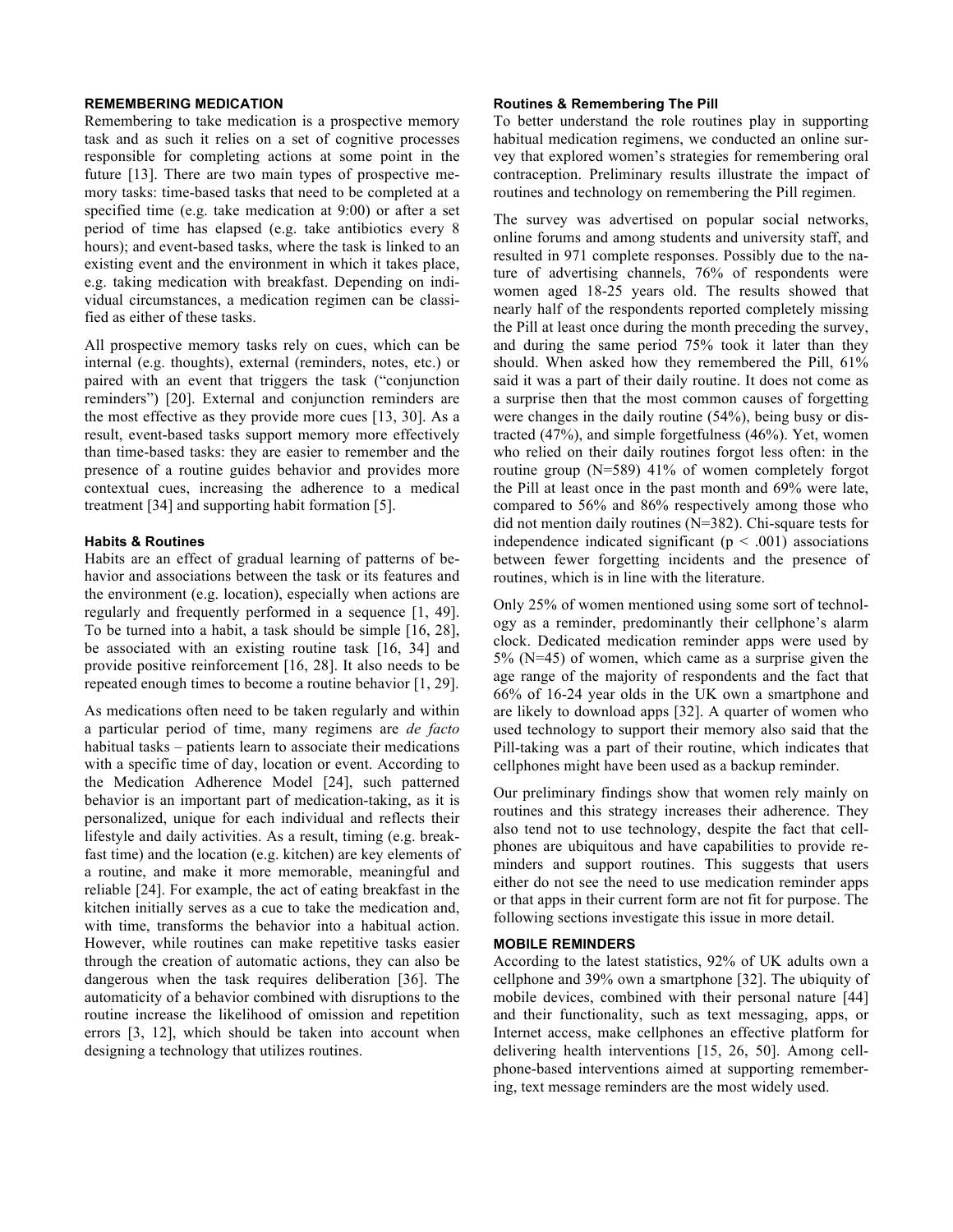## **Text Messages**

Text messages (SMS or short message service) have been used as reminders in several health interventions (e.g. [7, 14, 21]). For example, Hou *et al*. [21] evaluated the impact of SMS reminders on adherence to oral contraception. For three months, at a time chosen before the trial, 82 participants received a daily SMS reminder to take the Pill. The results showed that despite the daily reminders, the intervention did not improve adherence compared to the control group. Moreover, women who ended the trial with an excellent adherence record had felt at the beginning of the study that they would not need SMS reminders, which suggests that they either already used their own reminders or relied on a routine.

The study also shows that text messages are not flexible enough: they are simple timer-based reminders that require immediate attention. As each SMS was sent only once, women were not able to postpone the reminder if they could not take the Pill immediately, which suggests that smartphone apps with reminders that can be 'snoozed' might be better suited as a memory support tool.

# **Smartphone Apps**

Smartphone users have easy access to thousands of healthrelated mobile apps [27]. Even though several reviews of health apps have been conducted, medication reminders have not been assessed to date. For example, a review of the top 500 medical apps available in Italian app stores conducted in 2012 [31] identifies 58 "health diaries", which includes "medication scheduling apps". However, no further information about these apps is provided. Another review from 2013 [10] describes over 160 medication adherence apps available for different types of smartphones, and although medication reminders were included, the focus was on intentional non-adherence and evaluating the apps from a pharmacist's perspective. Despite the fact that the effectiveness of the apps had not been formally evaluated at the time and their relevance to users' needs had not been assessed, authors concluded that these apps have potential to help with medication regimens.

Rather than evaluating existing apps, some researchers have proposed their own solutions. For example, Silva *et al.* [39] designed a medication reminder app that allowed users to enter multiple medications, showed due times and taking instructions, and highlighted overdue doses. The app did not differ much from commercial apps, and since its focus was on reminders, routine support was not available. However, the authors created a set of functional requirements that address a number of accessibility issues, including automated reminders with different modalities (visual and auditory alerts) and the snooze option to prevent missing doses, which could be considered when designing a reminder system that takes routines into the account.

De Oliveira *et al.* [11] took a different approach: to help people develop routines, they designed an app that encour-

aged continuous use by adding a competitive element to medication-taking. Users were awarded adherence scores, which were then shared with their peers and displayed on a leader board. The game did not provide reminders and users had to remember by themselves, although the focus was on winning the game and taking the medication at a specific time rather than simply taking it every day. As a result, routines were not sufficiently well defined and users needed their own timer-based reminders.

Nevertheless, the approach taken by De Oliveira *et al.* shows that medication reminders do not need to focus on timer-based alerts and that reminder apps could support routines. Below we present two studies we conducted to investigate how commercial apps available for smartphones prevent forgetting and whether they support daily routines.

## **STUDY I: APPS FUNCTIONALITY REVIEW**

As interventions tend to focus on timer-based reminders and our study showed that women who take the Pill tend not to use medication reminder apps despite their wide availability, we wanted to explore this issue in more detail. We conducted a review of existing apps to understand what functionality they offer, how they support memory, whether approaches other than timer-based reminders are available and to what extent the apps support routine behavior.

## **Method**

As Apple and Android devices accounted for 86% of new smartphones purchased in 2012 [30], apps available in the UK versions of Apple iTunes Store [2] and Google Play [17] were included in the analysis. Free and paid apps, and full and limited ("lite") versions were included in the review and counted separately, as they offered different functionality. Similarly, apps available in both stores were treated as separate apps, as due to operating system differences their functionality and types of alerts differed. As the focus of the study was on smartphone medication reminders, apps for tablets, generic reminders and other health support apps were excluded.

Prior to the main analysis, a list of popular features was prepared based on the first 25 apps found in each store after searching for "medication reminder". Identified features were grouped into categories and used later to aid data collection. "Medication reminder", "pill reminder", "contraception reminder" and "birth control reminder" were used as search keywords to ensure a wide range of medication reminders was covered. Details of each app, including its name, user rating, number of user reviews, and the presence of feature categories identified during the initial analysis were recorded. Features not fitting into the predefined categories were also noted and later grouped to create additional categories.

In total, 229 medication reminder apps met the inclusion criteria (123 for iPhones and 106 for Android-based smart-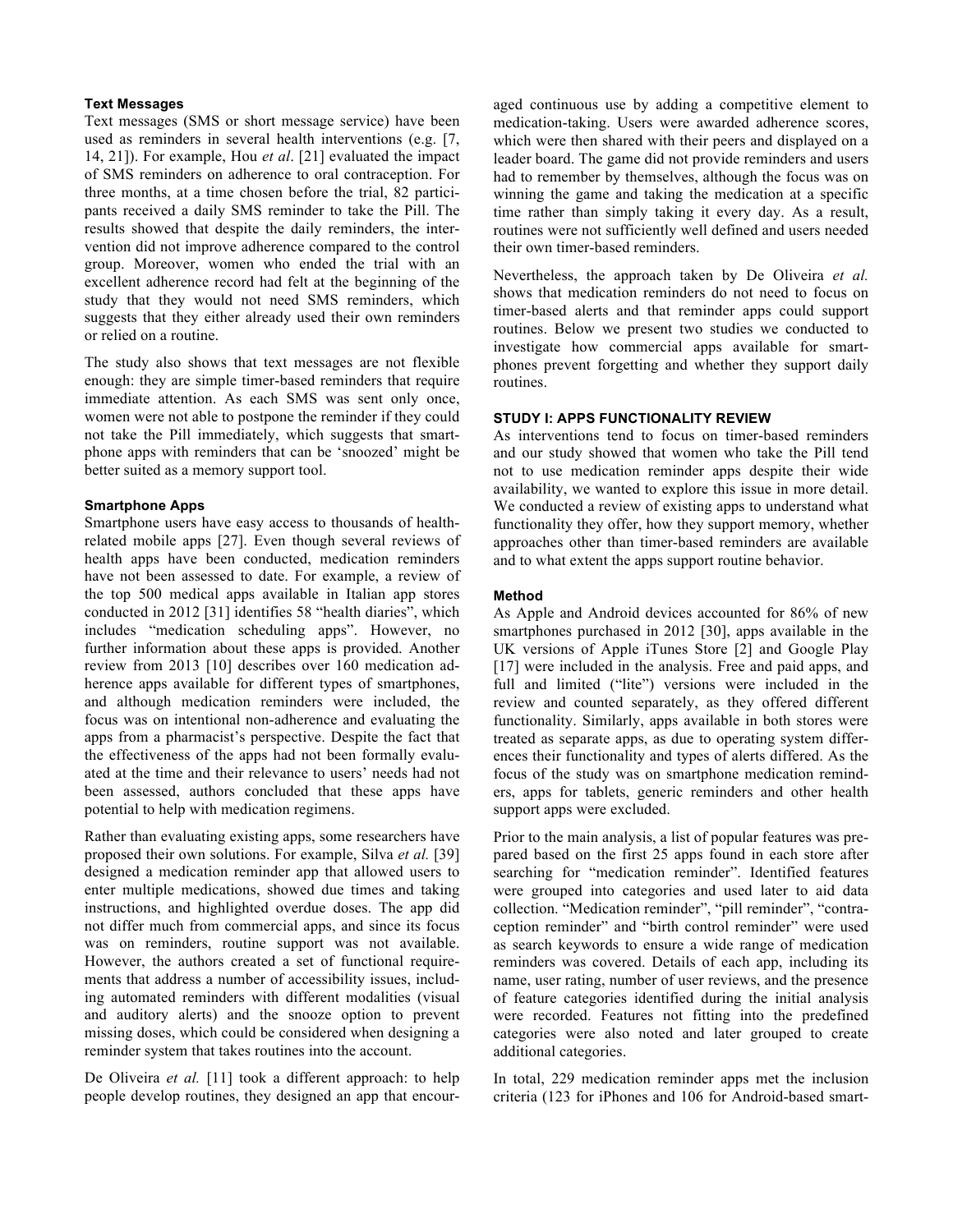phones, including 15 available for both platforms). Among them, 86% were generic medication reminder apps and 14% supported a specific regimen, mainly contraception (25 apps). Their functionality is summarized in Figure 1 and described in more detail in the next section.

## **Reminder Apps Functionality**

As expected, nearly all (97%) of identified apps offered timer-based reminders. Eight apps either did not have them listed on their description page or did not provide them due to version limitations. Most reminder apps (83%) supported multiple medications, and only contraception reminders and lite versions were often limited to a single daily dose. A third of apps (33%) imposed limitations on alert scheduling, e.g. by allowing only one alert per medication per day or not supporting time intervals such as alerts every X hours or X days. Surprisingly, only 39 apps (17%) offered an option to postpone a reminder ("snooze").

Some apps provided additional personalization features: customizable alerts allowing users to select different types of notifications such as pop-up messages, status updates or flashing lights (18%); customizable sounds (39%); and an option to add medication pictures to help with recall (21%). Over a third of apps (38%) allowed users to check their medication and regimen history, and export the data (7%) or email it to others (18%). In some cases (7%) users were able to add and track medication taken "as needed", e.g. painkillers, which were also included in their medication log. Six per cent of apps automatically tracked missed and late doses, highlighting them in the history report, and 5% offered statistics and charts describing usage trends, adherence rates and sometimes even treatment costs. In addition, 11% of apps, mainly contraception reminders, provided password protection, and 8% offered an option to back up the data or synchronize it with other devices.

Many apps offered additional features that aimed to support memory: refill reminders (26%); user notes and a calendar view with medication times (26%); a database with medication information e.g. dosage and side effects (14%); or an option to alert other people about missed doses (8%). Less frequent options included time zone support to ensure medication is taken at the right time when travelling (10 apps); smart silencing, to ensure alerts do not go off when user is asleep or during a Pill-free week in oral contraception regimens (seven apps); the ability to track mood and side effects after taking each dose (eight apps); and an overdosing protection with alerts informing when a daily limit of a medication (mainly taken "as needed") has been reached (five apps). More complex apps also stored user's health information, e.g. their allergies or blood type (11% of apps) or health care provider and pharmacy details (16%), and provided treatment cost estimates and discount codes for medications (3%). Doctor's appointment reminders were also available in 18 apps.

Only four apps (2%) provided options supporting habit formation and regular medication-taking. One encouraged continuous use by allowing users to take care of a tree [42], while the other three rewarded users with points that either could be compared or shared with friends, or redeemed into vouchers for other apps.



**Figure 1. Functionality offered by smartphone reminder apps (N=229)**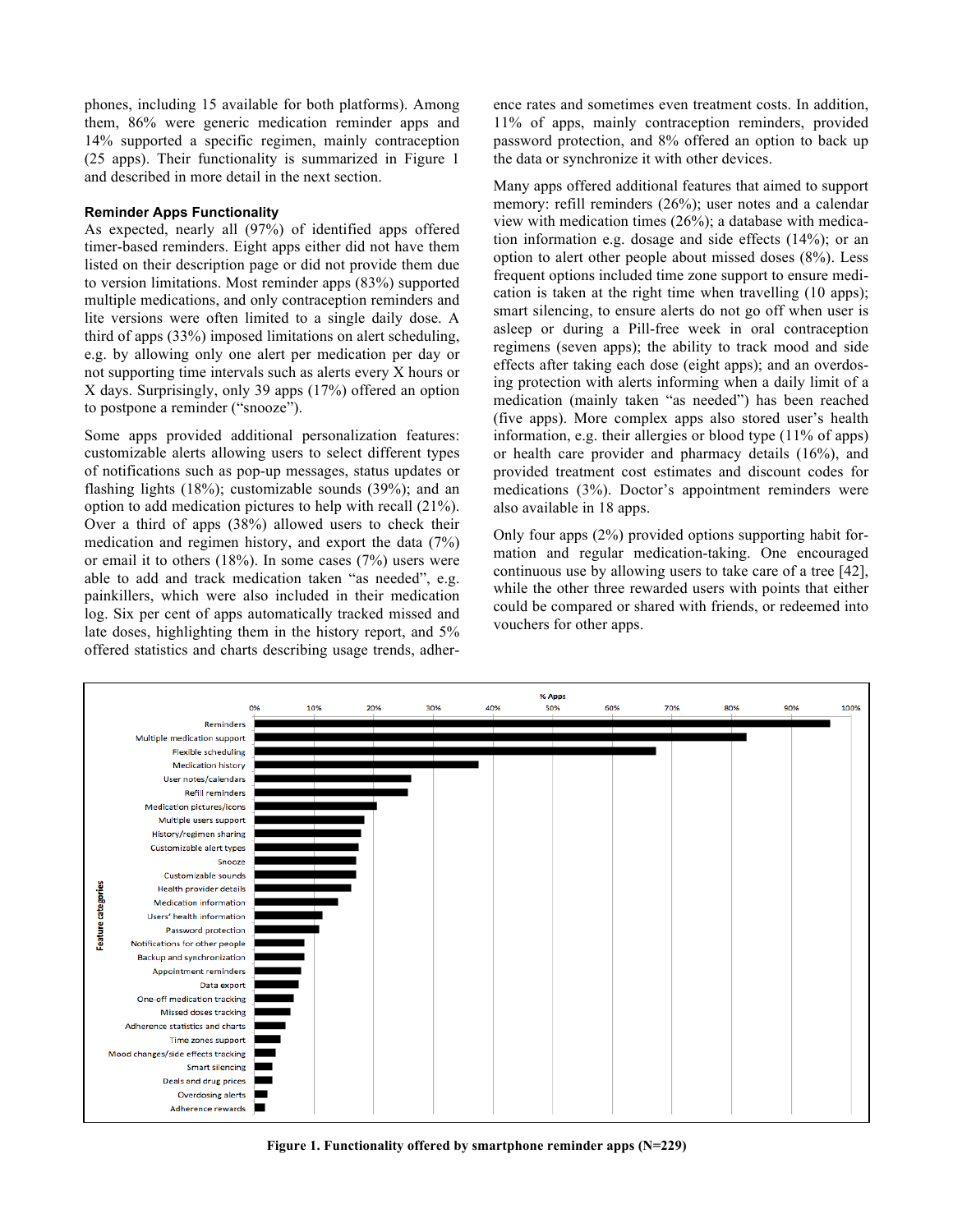## **Types of Reminder Apps**

As medication reminder apps provided functionality of varying complexity, based on their features they were grouped into three main categories:

- *Simple medication reminders (SMR)*. Apps offering basic functions supporting prospective memory, such as alerts, flexible scheduling, customizable alert types and sounds, snooze, etc.
- *Advanced medication reminders (AMR).* Apps providing options that support both prospective and retrospective memory, such as time zone support, overdosing protection, medication pictures, user notes, late doses tracking, medication log, smart silencing, etc.
- *Medication management apps (MMA)*. AMR apps that also help to manage health and medication regimens. As some of them support multiple user accounts, they can be further split into *personal medication management apps* and *family medication management apps*. They allow users to store their health information, doctor's contact details, provide appointment reminders, etc.

## **Conclusions**

Regardless of the type, complexity or functionality offered, all apps focus on timer-based reminders: their main purpose is to remind users about medication at a specific time. As a snooze option is rarely available and alerts cannot be postponed, users are expected to react immediately so that the reminder is not forgotten [9]. The apps seem to be designed to encourage users to rely on them, even though overreliance on external cues can be associated with increased number of omission errors [12]. Despite the fact that medication-taking is a habitual task, functions that explicitly support the creation of routines are not available.

In essence, many apps (especially SMR) are nothing more than SMS alerts or alarm clocks packaged as medication reminders and could be easily replaced by a smartphone's default functionality with no loss to the user. Moreover, since all cellphone alarm clocks allow users to postpone the reminders, in many cases they may be a better option. AMR expand the alarm clock's functionality by allowing users to check later whether a medication was taken. Their options such as time zone support and smart silencing help to manage medication-taking in situations when the routine changes. MMA, the most advanced group, provide the same functionality as AMR and add treatment support and health monitoring, although the unique features they offer do not support remembering or habit formation in any way. In addition, local health care providers may not always support automatic refills or accept automatic emails with medication history from the app.

Our results highlight disparities between the medication reminder apps' functionality and prospective memory and habit literature. Even though research suggests that routines are key in supporting medication-taking, these apps focus

on timer-based reminders, neglecting the habitual nature of medication regimens. They do, however, offer functions that could guard users against the dangers of a routine. For example, some AMR and MMA allow users to view their medication history to check whether a dose was taken. They also provide features such as time zone support or smart silencing that help in situations when a routine changes. In our next study we investigate how useful users find these and other features, and to what extent medication reminder apps meet their needs.

## **STUDY II: APPS REVIEWS' ANALYSIS**

## **Method**

Forty apps out of 229 identified in Study I were selected for the analysis, representing the most reviewed 10 apps in each category (MMA were divided into personal medication management apps and family medication management apps to ensure an equal coverage of apps with varying complexity and available functionality). For each app, 50 reviews were recorded; if an app had fewer than 50 reviews, all available reviews were noted. Only apps from Google Play were reviewed as, due to technical limitations, it was not possible to copy comments from the iTunes App Store application.

During the data collection phase, all reviews were sorted by "Helpfulness" to ensure a mix of positive, negative, new and old reviews was included. Each review was classified in terms of its general sentiment (positive, negative, neutral) and its type (general praise, complaints, comments on functionality, feature requests, other). Codes describing the content were added to each review by the first author and discussed later with the second, although we did not collect a measure of inter-rater reliability, which is typical of many textbook methods [40]. Thematic analysis [6] was used to make sense of the data.

#### **Types of User Reviews**

In total, 1,012 reviews were collected. Based on the overall sentiment and the content of a review, user comments were divided into two main groups: general comments presenting users' attitudes towards the apps, and comments mentioning specific functionality. Over a half of the reviews (595 or 59%) fell into the latter category, and these reviews were further divided into descriptions of existing functionality (42% of reviews) and "feature requests" (17%), in which users demanded specific changes or wished certain options were available. The remaining 417 reviews (41%) were general praise comments (e.g. "So far it's worked like a charm!"), complaints (2%; e.g. "Really unhelpful app"), or other miscellaneous comments (1%). As online ratings tend to be skewed towards the extremes and users predominantly post positive reviews [8, 22], comments not mentioning functionality were excluded from the analysis.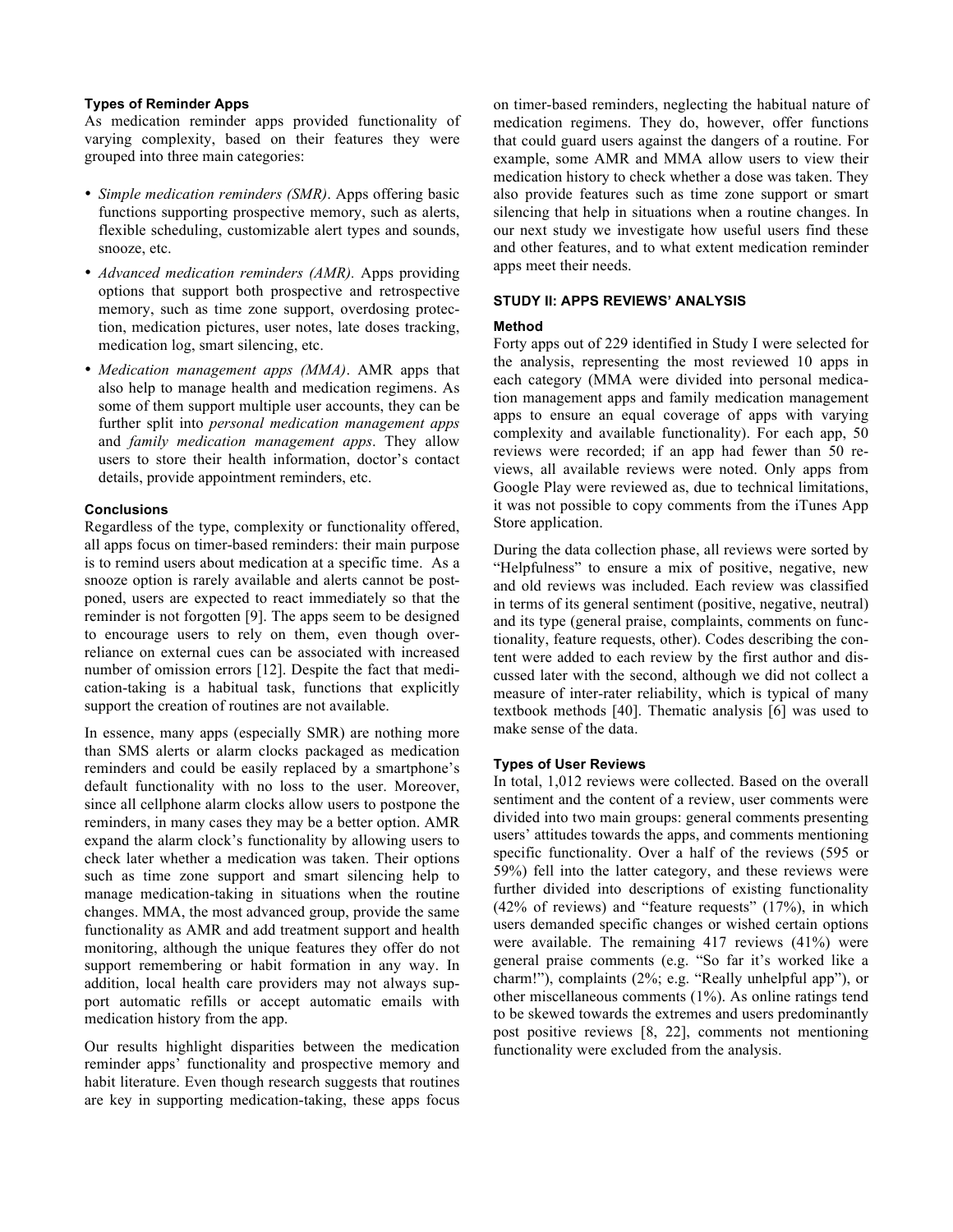#### **User Preferences**

Even though feature requests, positive functionality reviews and negative functionality reviews were analyzed separately, the results of all three analyses showed that the most important features and characteristics of a medication reminder app were reliable reminders, customization, good usability and positive user experience.

As medication routines are unique for individuals, reliable and customizable alerts were the most important feature. The customization was especially important for users on complex (multiple medications or multiple doses per day) or irregular regimens (e.g. an oral contraception regimen with Pill-free weeks).

*"I have one med I take every 3 days, this app had no problem letting me schedule that, other apps did!"* – Review #737

In general, users expected the apps to offer functions that help them with their regimen. Due to their limited functionality, many SMR were seen as lacking and not useful.

*"Uninstalling. Seems to do nothing more than what I can get my alarm to do. In fact, my alarm is better as I can snooze it if I'm not around my medicine at the moment." –* Review #392

Users appreciated the role of back-up reminders in situations when their routine changed and liked alerts that were visible until they took their medication.

*"I only take one medication, but on days where my routine changes, I often forget to take it. This app has definitely been extremely helpful. No more non-compliance for me!"* – Review #380

*"Love this app! I like how the pill icon stays in*  [the] *bar until you confirm you took the pill. Never miss my meds!"* – Review #143

Customizable apps also allowed users to select relevant, meaningful and discreet alerts that not only helped them remember and provided notifications appropriate for a given situation, but also protected their privacy.

*"It's useful and doesn't just flash a message across my screen in an embarrassing way." –* Review #318

Because of the issues with stability, apps were often seen as unreliable. Users frequently complained that apps would sometimes stop working, lost data and the alert schedule after software updates or froze their smartphone. Smaller incidents such as alerts that occasionally did not work or confusing functionality also reduced users' trust.

## **Conclusions**

Results show that functions desired and liked by users tend to be those that support remembering and to some extent could support the individual nature of daily routines: reminders, flexible scheduling, and customization. These are

also features mentioned by Silva *et al.* [39] on their requirements list. Reminders in all their forms (timer-based reminders, additional alerts, snooze) help users to take medication on time and guard them against changes in the routine. The ability to customize and schedule alerts in a flexible way could help to adjust them to an existing routine. However, while all these features have the potential to support unique daily routines, they have not been explicitly designed to do so, nor are they able to facilitate the creation of new routines.

# **DISCUSSION**

Both studies show that despite the number of options and varying levels of complexity offered by medication reminder apps, they predominantly focus on the provision of timerbased reminders. In many cases these reminders offer very little benefit to users and as the snooze option is often not available, they do not differ much from SMS reminders or simple alarm clocks available on cellphones. In addition, with only 18% of apps providing customizable alerts, they take a "one size fits all" approach and disregard the fact that medication routines are personalized and unique to each individual; simple timer-based reminders are not able to support them well enough. To be effective, these reminders should combine different modalities, including subtle status bar notifications [4], and allow users to select alert types that suit their needs depending on their capabilities and social context [48].

Currently available medication reminder apps neglect the habitual nature of medication regimens, even though smartphone apps have capabilities to support habit formation and many behavior change apps already do so, e.g. those encouraging physical activity by providing regular feedback [35]. And yet, commercial medication reminder apps do not try to replicate or adapt this approach. Instead, they teach users to rely on technology that is often unreliable and can easily break. As a result, while users acknowledge the role of routines in medication-taking (see for example Review #380 earlier), they do not consider these apps to be a tool that could help them create or maintain daily routines. Users do not see the lack of routine support as a problem, nor do they ask for it in their feature requests, which suggests that they might not be consciously aware of the importance of habitual behavior in supporting medicationtaking or they do not expect that technology could address its routine aspect. After all, timer-based reminders are all that is available and all they know.

However, despite their weaknesses, smartphone apps have the potential to successfully support the creation of sustainable habits and to provide additional reminders when needed. Features provided by some AMR and MMA could support daily routines: personalized alerts matching a complex regimen could be incorporated into an existing routine and serve as back-up reminders. Similarly, some apps already offer functions, often in the form of a medication log, that help to establish whether a medication was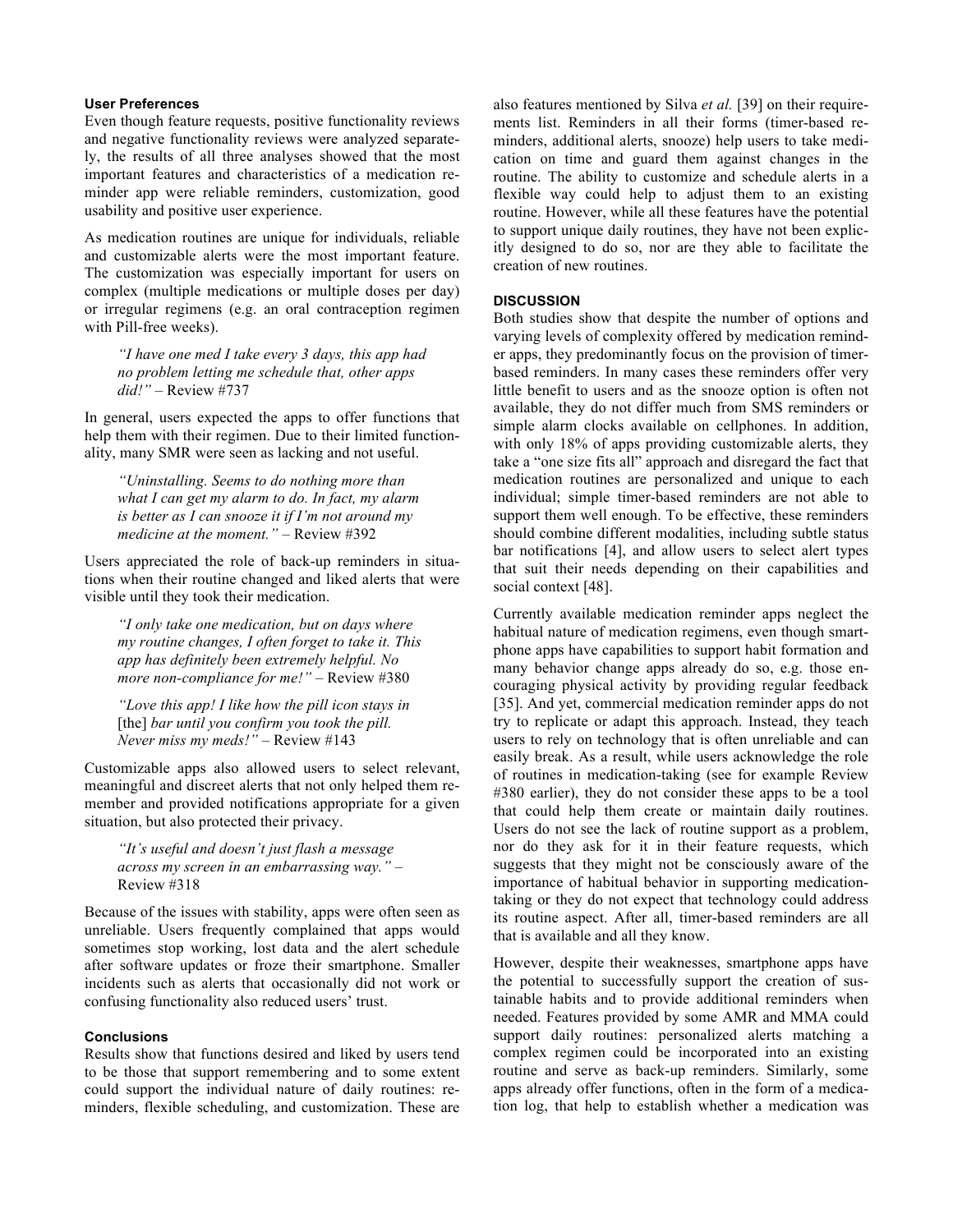taken. While such a log in itself does not actively support remembering, it can reduce omission and repetition errors.

The design of medication reminder apps could be modified to shift the focus from timer-based reminders to a smart routine support. Based on the prospective memory and habit literature and our research findings, we present design requirements for building medication reminder apps that take into account the habitual and personal nature of many regimens, utilize the benefits of a routine behavior, and guard against the dangers of the automaticity it brings.

# **DESIGN REQUIREMENTS**

To effectively support medication-taking and be a reliable system that supports individuals and their habitual behavior, a reminder app should (i) help to create a new routine, (ii) allow users to set up and customize back-up notifications for situations when the routine is disrupted, and (iii) provide a way to check whether a medication has been taken. We now describe each requirement in more detail.

## **1. Routine Creation**

As associating a new task with an existing routine helps to build a new habit [16, 34], the app should suggest pairing medication-taking with an existing routine. This could be done explicitly by asking the user to specify their existing routine or providing a list of examples to choose from; or implicitly by simply letting them know that people in general find it easier to remember their medication when they take it right after a regular task, e.g. eating breakfast or brushing their teeth. As users' preference for customization highlighted in Study II emphasizes the fact that they want to be in control and that routines are unique for each individual, the routine creation should take that into the account and allow them to select a routine event that best fits their schedule and their needs. They should also be able to modify the settings when their daily routine changes.

## **2. Back-Up Notifications**

Back-up notifications guard against changes in the routine and remind users about their medication if their circumstances change. As users value customization and flexible alert schedule, they should be able to control when and how they are notified. They should also be able to snooze their notifications if they are not able to respond immediately. The mechanisms behind back-up notifications could be simple and based on the app usage patterns (as demonstrated later in the Use Case Scenario), or more complex, taking full advantage of smartphones' capabilities, e.g. the app could combine location data with usage trends and provide smarter, context-aware back-up notifications. It could also make use of the user's calendar to anticipate future routine changes.

However, there is a danger that users who are used to timerbased reminders might start using back-up notifications as primary alerts. Thus, these notifications should be subtle or

indirect, and designed in a way that will prevent them from becoming the main reminder.

#### **3. Post-Completion Check**

The reliance on routines introduces the dangers of automatic behavior and increases chances of omission and repetition errors [3, 12] as users may not remember if they completed the task already. Therefore, users should be able to check whether a dose has been taken. Medication logs in existing apps already provide this option. A back-up notification could also serve as a post-completion check feature: as long as the notification is visible, users know they still have not taken their medication (see Review #143 earlier).

## **Use Case Scenario**

The following scenario describes the use of a hypothetical app based on these design requirements. We use oral contraception as an example of a typical habitual regimen.

*Ms. Smith is prescribed contraceptive pills that need to be taken every day at the same time. She downloads and installs the app, and on the welcome screen is asked to enter the details of her regimen. Ms. Smith enters one dose per day and indicates that she wants to take it at 8 every morning. The app then informs her that combining medicationtaking with an existing routine supports remembering and, based on the regimen details she entered, suggests she takes the Pill after one of typical morning routine events such as brushing the teeth or eating breakfast* (Figure 2a)*. Ms. Smith then selects the option that matches her routine: taking the Pill after eating breakfast. Next, she is told that back-up reminders will pop-up approximately an hour after her specified time and that she is able to change the type of the alert. After setting up the app, she puts the blister pack into her bag to have it at hand the next time she needs to take the Pill.*

*The next morning, about 30 minutes before the specified time, a subtle message shows up on her smartphone's notification bar, reminding her to take the medication after breakfast, which further reinforces the association between the medication-taking and the daily routine. About an hour later, another, a more prominent notification shows up, asking whether she took her Pill earlier. Ms. Smith can select 'Not yet' or 'I did!'* (Figure 2b).

*The app registered frequent 'Not yet' responses and after a week asks Ms. Smith if the time of the day is working for her. Ms. Smith has been really busy lately, and as a result she had modified her usual routine and had been buying breakfast on her way to work. If not for the back-up notifications, she would have missed the Pill a couple of times. The app now suggests selecting a new routine, e.g. taking the Pill after brushing her teeth* (Figure 2c)*.* 

*After Ms. Smith selects the new routine, the app starts monitoring the responses again. If the 'I did!' responses are consistent, after three months the app asks how useful the early morning alert is. As Ms. Smith stopped paying atten-*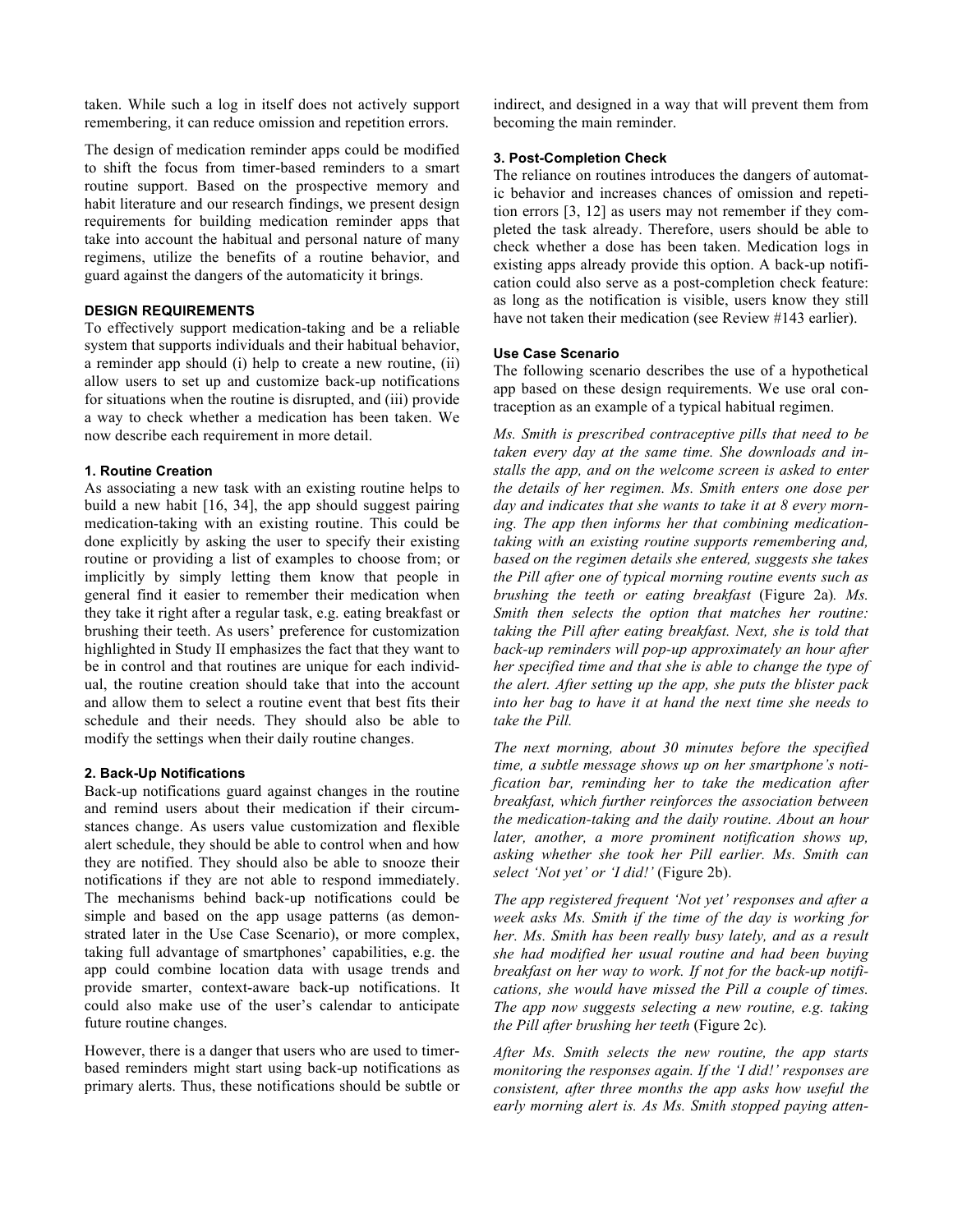

**Figure 2. Sketches of a hypothetical app supporting routines. From the left: (a) setting up a new routine, (b) an example of a back-up notification, (c) adjusting the routine to user's behavior**

*tion to the alert, she indicates that she does not need it. The app then disables the alert and now provides only back-up notifications.*

# **CONCLUSIONS**

Forgetfulness is a major, albeit largely neglected, aspect of unintentional medication non-adherence. Even though it can have grave consequences, the adherence research tends to prioritize education and changing attitudes and beliefs over addressing forgetfulness, despite the fact that even motivated people forget.

Due to increasing popularity of smartphones, people have access to a wide range of health apps, including medication reminders aiming to support their memory. The studies we have presented are the first to evaluate medication reminder apps and to highlight weaknesses of timer-based alerts around which these apps are designed. They are also the first to investigate how technology could exploit the habitual nature of many medication regimens to reduce unintentional non-adherence. While the importance of daily routines has already been acknowledged in the treatment for chronic conditions (e.g. [19]), they were only a part of a wider intervention. In the context of preventative therapies, and oral contraception in particular, there are no studies focusing on remembering strategies selected by users themselves or on technology that supports them.

Despite the fact that the habit and prospective memory literature show clear benefits of combining medicationtaking with accompanying routine events [16, 24, 34], our studies show that medication reminder apps available for the most popular smartphones do not support the routine aspect of medication regimens, even though they have capabilities to do so, and they often neglect the personal and unique nature of daily routines. To address this disparity between the theory and practice, and to show how the functionality of reminder apps could be extended to provide an explicit routine support and to match users' behavior, we presented a set of design requirements for building smart medication reminder apps. We illustrated them with a use case scenario, which is just one example of many ways in which the elements of a "routine-friendly" medication reminder app could work together to provide a smarter and personalized memory support. At this point the scenario and the app example are a concept that has not yet been fully evaluated. However, they already highlight the difference in approach between a routine-friendly user-centered medication support app and a "one size fits all" app that relies on timer-based reminders. Instead of passively reminding users to take their medication at a specified time, the app could be seen as an assistant that helps them achieve their goal and guides them towards developing a new behavior. The focus shifts from simple reminders that users learn to rely on completely, to a smart assistive technology that helps users to create their own personalized routines and intervenes when these routines are disrupted.

While this approach is best suited to support single dose long-term regimens such as oral contraception, it could be adapted to more complex regimens or even applied beyond medication adherence interventions. Remembering multiple daily doses requires multiple relevant trigger events to support the routine and identifying them might be difficult, especially when the doses have to be evenly spaced. However, understanding patients' daily routines could make it easier to tailor the regimen to their needs and to identify relevant trigger events, which then could be suggested by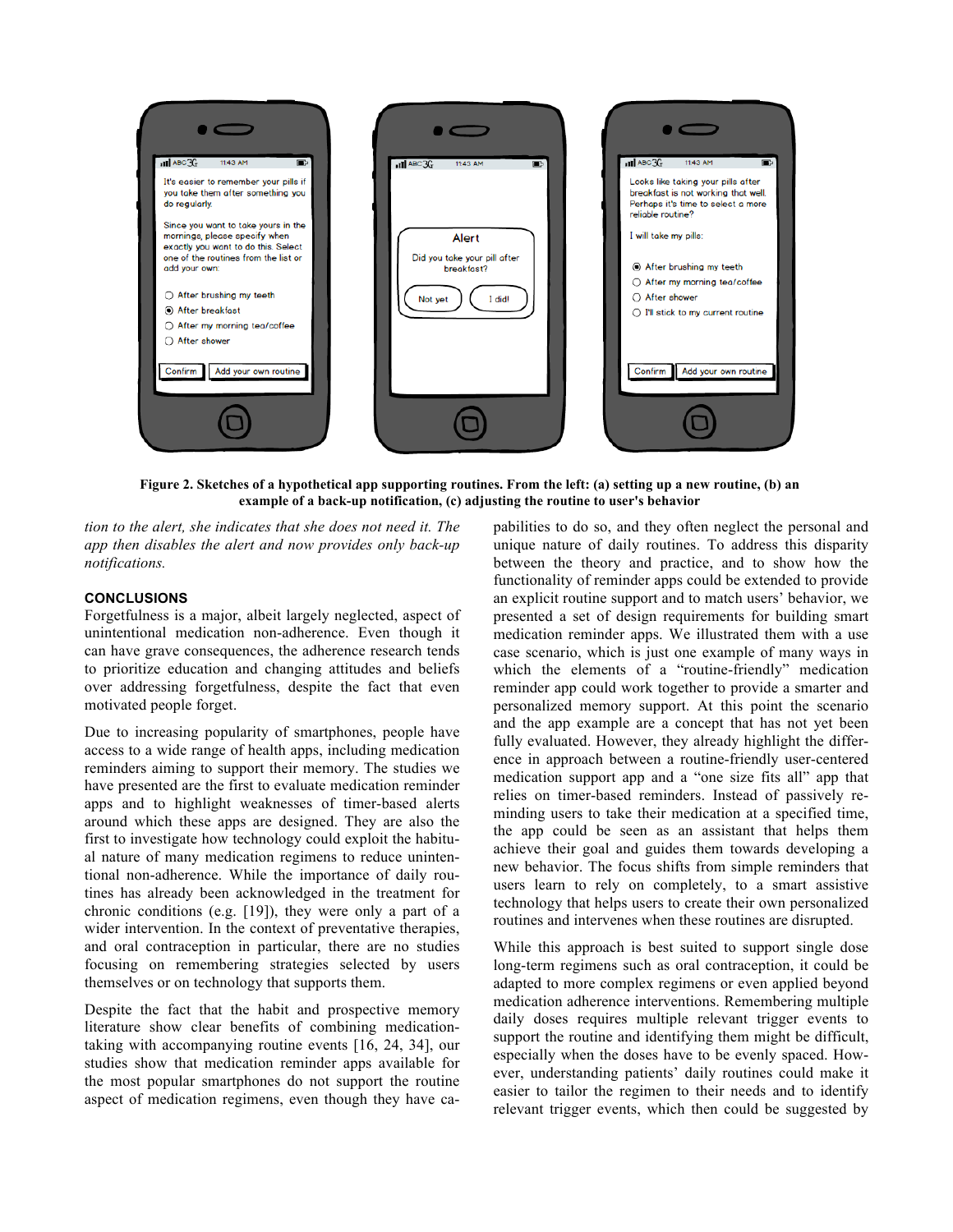the technology. Such smart routine support could also benefit other health-related behavior change interventions that rely on the creation of new habits, such as promoting healthy eating or regular exercises.

Even though more research is needed to understand how explicit the smart assistance should be and how best to implement each component, our example already demonstrates that this new approach is feasible. Current smartphones have capabilities to meet the three requirements defined above and to move from the simplest possible solution, i.e. a timer-based alert, to a more sophisticated technology that takes into account users' behavior and the unique nature of their daily routines. Our research shows that functionality of existing medication reminder apps could be expanded to incorporate the support for personalized daily routines, to add non-intrusive back-up notifications, and to allow post-completion checks. We also demonstrate that by embracing daily routines and the habitual nature of medication regimens, smartphone apps have a real potential to reduce medication non-adherence.

## **ACKNOWLEDGEMENTS**

Research funded by the UK EPSRC grant [EP/G059063/1] CHI+MED: Multidisciplinary Computer-Human Interaction research for the design and safe use of interactive medical devices. We would like to thank Dr. Chris Vincent and Dr. Duncan Brumby for their valuable feedback on an early draft of the paper.

#### **REFERENCES**

- 1. Aarts, H., & Dijksterhuis, A. Habits as knowledge structures: Automaticity in Goal-Directed Behaviour. *Journal of Personality and Social Psychology*, 78, 1 (2000), 53–63.
- 2. Apple Inc*. iTunes Store.* http://www.apple.com/itunes/
- 3. Bargh, J. A. The four horsemen of automaticity: awareness, intention, efficiency, and control in social cognition. In R. S. Wyer & T. K. Srull (Eds.), *Handbook of social cognition: Vol I basic processes*. Lawrence Erlbaum Associates (1994), 1–40.
- 4. Bentley, F. and Tollmar, K. The Power of Mobile Notifications to Increase Wellbeing Logging Behavior, *Proc. CHI '13*, ACM Press (2013), 1095–109.
- 5. Bickmore, T., Mauer, D., Crespo, F., & Brown, T. Persuasion, task interruption and health regimen adherence. *Persuasive Technology*, (2007), 1–11.
- 6. Braun, V., & Clarke, V. Using thematic analysis in psychology. *Qualitative Research in Psychology*, 3, 2 (2006), 77–101.
- 7. Castaño, P. M., & Martínez, R. A. Harnessing technology for adolescent health promotion. *Adolescent Medicine: State of the Art Reviews*, 18, 2 (2007), XIII, 400–406.
- 8. Chevalier, J. A., & Mayzlin, D. *The effect of word of mouth on sales: Online book reviews*, No. w10148 (2003), National Bureau of Economic Research.
- 9. Cramer, J. A. Overview of Methods to Measure and Enhance Patient Compliance. In J. A. Cramer & B. Spilker (Eds.), *Patient compliance in medical practice and clinical trials*. Raven Press (1991), 3–10.
- 10.Dayer, L., Heldenbrand, S., Anderson, P., Gubbins, P. O., and Martin, B. C. Smart- phone medication adherence apps: Potential benefits to patients and providers. *Journal of the American Pharmacists Association*, 53, 2 (2013), 172–181.
- 11.De Oliveira, R., Cherubini, M., & Oliver, N. MoviPill: Improving medication compliance for elders using a mobile persuasive social game. *Proc. UBICOMP'10*. ACM Press (2010), 251–260.
- 12.Einstein, G. O., McDaniel, M. A., Smith, R. E., and Shaw, P. Habitual Prospective Memory and Aging: Remembering Intentions and Forgetting Actions. *Psychological Science*, 9, 4 (1998), 284– 288.
- 13.Ellis, J. Prospective memory or the realization of delayed intentions: A conceptual framework for research. In M. Brandimonte, G. O. Einstein, & M. A. McDaniel (Eds.), *Prospective memory: Theory and applications*. Lawrence Erlbaum Associates (1996), 1– 22.
- 14.Fairhurst, K., & Sheikh, A. Texting appointment reminders to repeated non-attenders in primary care: randomized controlled study. *Quality & Safety in Health Care*, 17, 5 (2008), 373–376.
- 15.Fjeldsoe, B. S., Marshall, A. L., & Miller, Y. D. Behavior change interventions delivered by mobile telephone short-message service. *American Journal of Preventive Medicine*, 36, 2 (2009), 165–173.
- 16.Fogg, B. J. *Tiny Habits*. http://tinyhabits.com/
- 17.Google. *Google Play*. https://play.google.com/store
- 18.Haynes, R. B., Ackloo, E., Sahota, N., McDonald, H. P., Yao, X. Interventions for enhancing medication adherence. *Cochrane database of systematic reviews*, CD000011 (2008).
- 19.Haynes, R. B., Gibson, E., Hackett, B., Sackett, D., Taylor, D. W., Roberts, R., & Johnson, A. Improvement of medication compliance in uncontrolled hypertension. *The Lancet*, 307, 7972 (1976), 1265-1268.
- 20.Henry, J. D. J., Rendell, P. P. G., Phillips, L. H. L., Dunlop, L., & Kliegel, M. Prospective memory reminders: A laboratory investigation of initiation source and age effects. *The Quarterly Journal of Experimental Psychology*, 65, 7 (2012), 1274–1287.
- 21.Hou, M., Murwitz, S., Kavanagh, E., Fortin, J., and Goldberg, A. Using Daily Text-Message Reminders to Improve Adherence with Oral Contraceptives: A